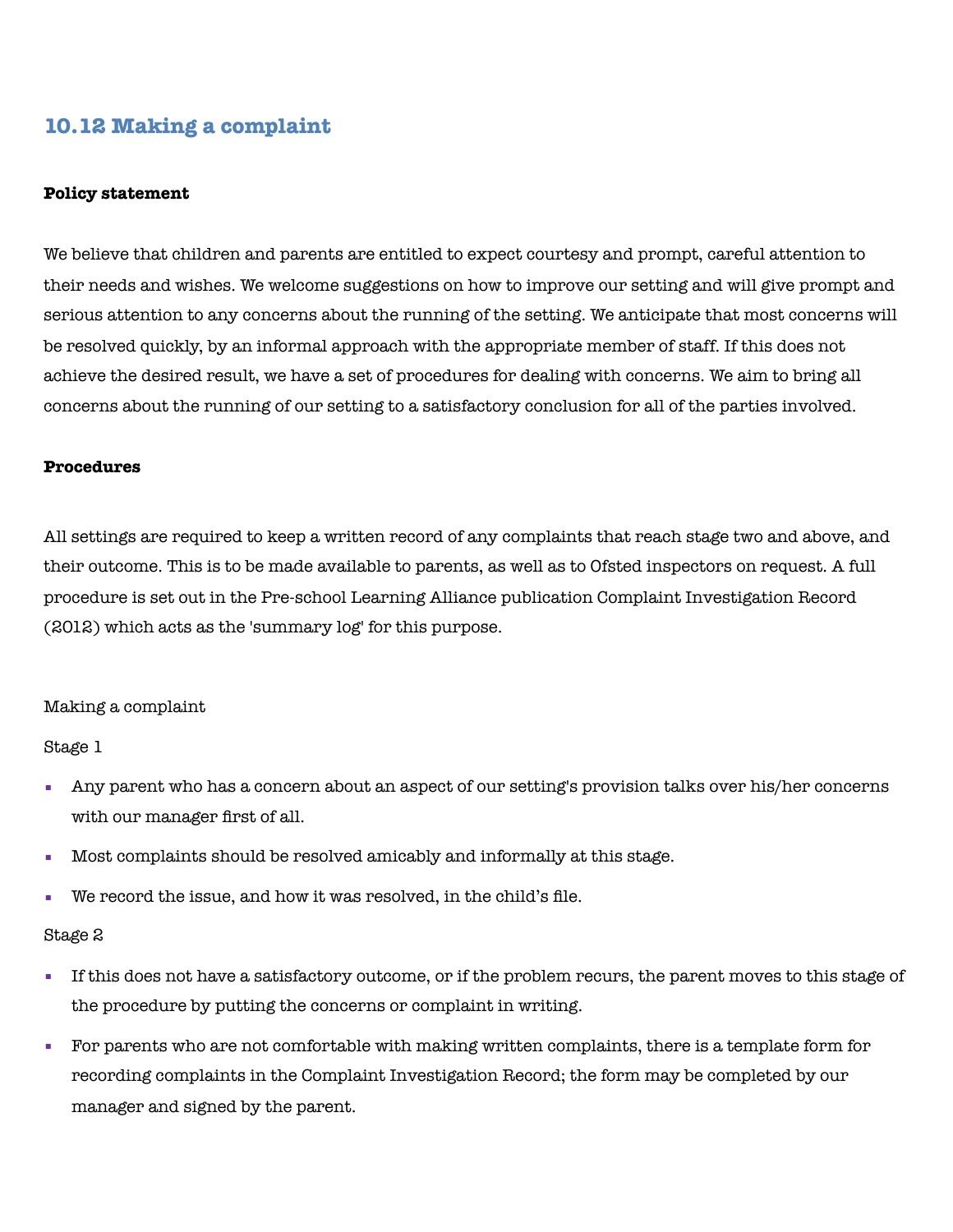- Our setting stores all information relating to written complaints from parents in the child's personal file. However, if the complaint involves a detailed investigation, our manager may wish to store all information relating to the investigation in a separate file designated for this complaint.
- When the investigation into the complaint is completed, our manager meets with the parent to discuss the outcome.
- We inform parents of the outcome of the investigation within 28 days of him/her making the complaint.
- When the complaint is resolved at this stage, we log the summative points in our Complaint Investigation Record, which is made available to Ofsted on request.

## Stage 3

- If the parent is not satisfied with the outcome of the investigation, he or she requests a meeting with [our manager and the owner. The parent may have a friend or partner present if they prefer and our manager should have the support of the management team.
- An agreed written record of the discussion is made, as well as any decision or action to take as a result. All of the parties present at the meeting sign the record and receive a copy of it.
- This signed record signifies that the procedure has concluded. When the complaint is resolved at this stage, we log the summative points in our Complaint Investigation Record.

### Stage 4

- If at the stage three meeting the parent cannot reach agreement with us, we invite an external mediator to help to settle the complaint. This person should be acceptable to both parties, listen to both sides and offer advice. A mediator has no legal powers, but can help us to define the problem, review the action so far and suggest further ways in which it might be resolved.
- Staff or volunteers within the Pre-school Learning Alliance are appropriate persons to be invited to act as mediators.
- The mediator keeps all discussions confidential. S/he can hold separate meetings with our staff and the parent, if this is decided to be helpful. The mediator keeps an agreed written record of any meetings that are held and of any advice s/he gives.

## Stage 5

▪ When the mediator has concluded her/his investigations, a final meeting between the parent and our manager and owner is held. The purpose of this meeting is to reach a decision on the action to be taken to deal with the complaint. The mediator's advice is used to reach this conclusion. The mediator is present at the meeting if all parties think this will help a decision to be reached.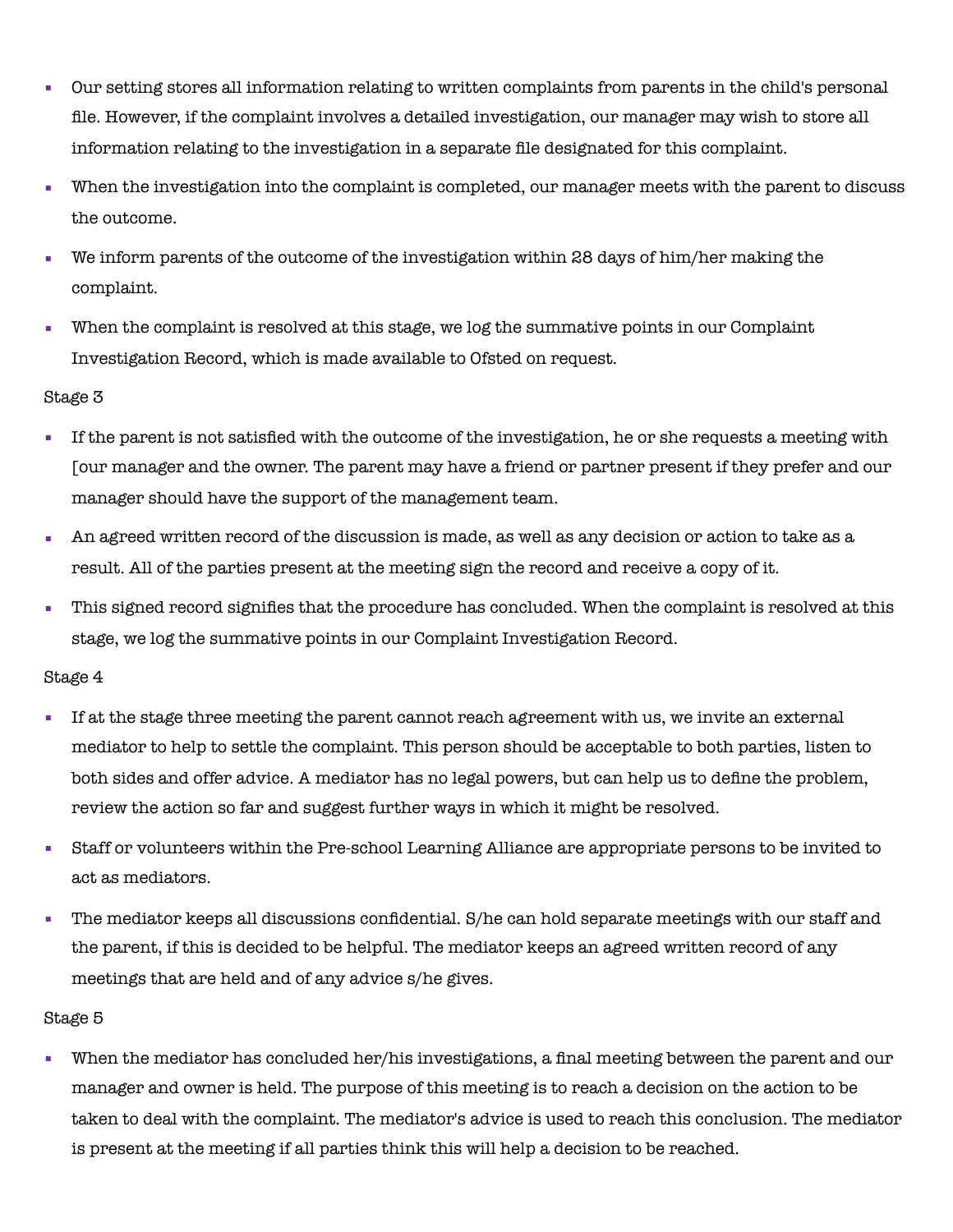▪ A record of this meeting, including the decision on the action to be taken, is made. Everyone present at the meeting signs the record and receives a copy of it. This signed record signifies that the procedure has concluded.

The role of the Office for Standards in Education, Children's Services and Skills (Ofsted) and the Local Safeguarding Children Board

- Parents may approach Ofsted directly at any stage of this complaints procedure. In addition, where there seems to be a possible breach of the setting's registration requirements, it is essential to involve Ofsted as the registering and inspection body with a duty to ensure the Safeguarding and Welfare Requirements of the Early Years Foundation Stage are adhered to.
- Parents can complain to Ofsted by telephone on in writing at: Ofsted National Business Unit, Piccadilly Gate, Store Street, Manchester M1 2WD Tel: 0300 123 1231
- These details are displayed on our setting's notice board.
- If a child appears to be at risk, we follow the procedures of the Local Safeguarding Children Board.
- In these cases, both the parent and our setting are informed and our manager work with Ofsted or the Local Safeguarding Children Board to ensure a proper investigation of the complaint, followed by appropriate action.

## Records

- A record of complaints in relation to our setting, or the children or the adults working in our setting, is kept for at least three years; including the date, the circumstances of the complaint and how the complaint was managed.
- The outcome of all complaints is recorded in our Complaint Investigation Record, which is available for parents and Ofsted inspectors to view on request.

| This policy was adopted by       | (name of provider) |
|----------------------------------|--------------------|
| On                               | (date)             |
| Date to be reviewed              | (date)             |
| Signed on behalf of the provider |                    |